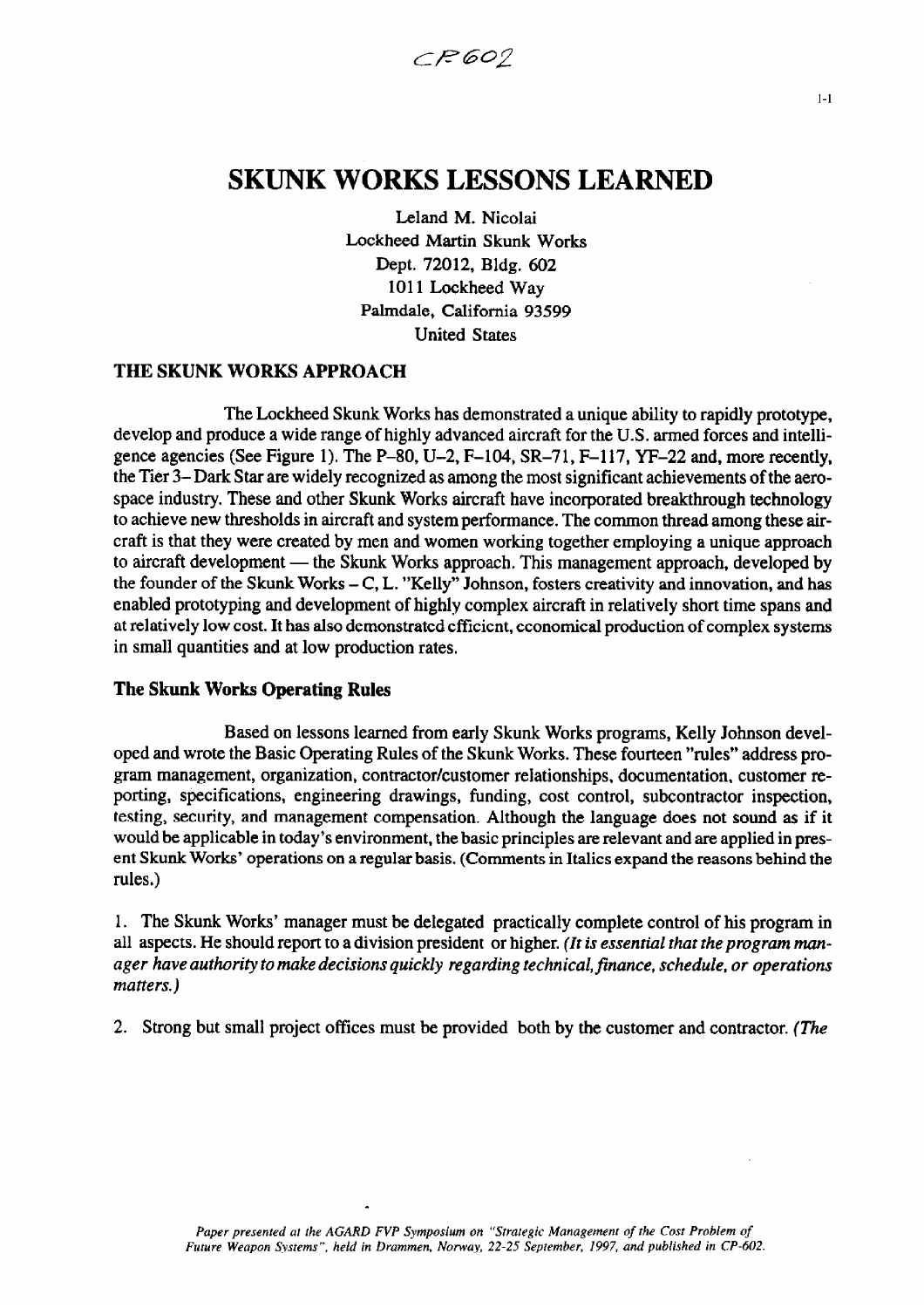

[Figure 1.50 Years of Skunk Works Aircraft](#page-0-0)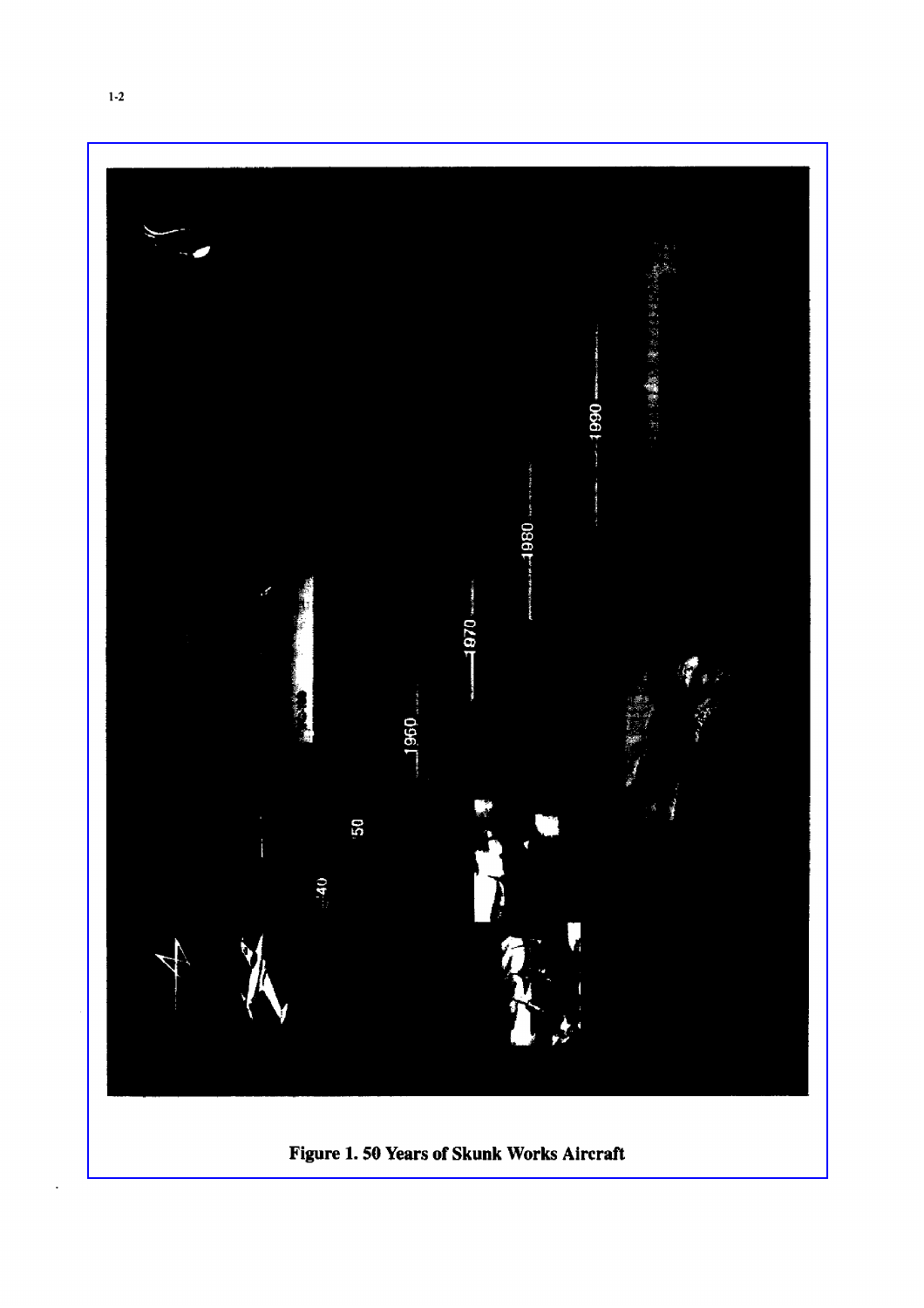customer program manager must have similar authority to that of the contractor.)

3. The number of people having any connection with the project must be restricted in an almost vicious manner. Use a small number of good people (10 to 25 percent compared to the so-called normal systems). (Bureaucracy makes unnecessary work and must be controlled brutally.)

4. A very simple drawing and drawing release system with great flexibility for making changes must be provided. (This permits early work by manufacturing organizations, and schedule recovery if technical risks involve failures.)

5, There must be a minimum of reports required, but important work must be recorded thoroughly. (Responsible management does not require massive technical and information systems.)

6. There must be a monthly cost review covering not only what has been spent and committed, but also projected costs to the conclusion of the program. Don't have the books ninety days late and don't surprise the customer with sudden overruns. (Responsible management does require operation within the resources available.)

7. The contractor must be delegated and must assume more than normal responsibility to get good vendor bids for the subcontract on the project. Commercial bid procedures are very often better than Mil Spec ones. (*Essential freedom to use the best talent available and operate within the resources* available.)

8. The inspection system as currently used by the Skunk Works, which has been approved by both the Air Force and Navy, meets the intent of existing military requirements and should be used on new projects. Push more basic inspection responsibility back to subcontractors and vendors. Don't duplicate so much inspection. (Even the commercial world recognizes that quality is in design and responsible operations not inspection. )

9. The contractor must be delegated the authority to test his final product in flight. He can and must test it in the initial stages. If he he isn't, he rapidly loses his competency to design other vehicles. (Critical, if new technology and the attendant risks are to be rationally accommodated.)

10. The specification applying to the hardware must be agreed to in advance of contracting. The Skunk Works practice of having a specification section stating clearly which important military specification items; will not knowingly be complied with and reasons therefore is highly recommended. (Standard specifications inhibit new technology and innovation, and are frequently obsolete. )

11. Funding a program must be timely so that the contractor doesn't have to keep running to the bank to support government projects. (Respnsible management requires knowledge of and freedom to use, the resources originally committed.)

12. There must be mutual trust between the customer project organization and the contractor with very close cooperation and liaison on a day-to-day basis. This cuts down misunderstanding and correspondence to an absolute minimum. (The goals of the customer and producer should be the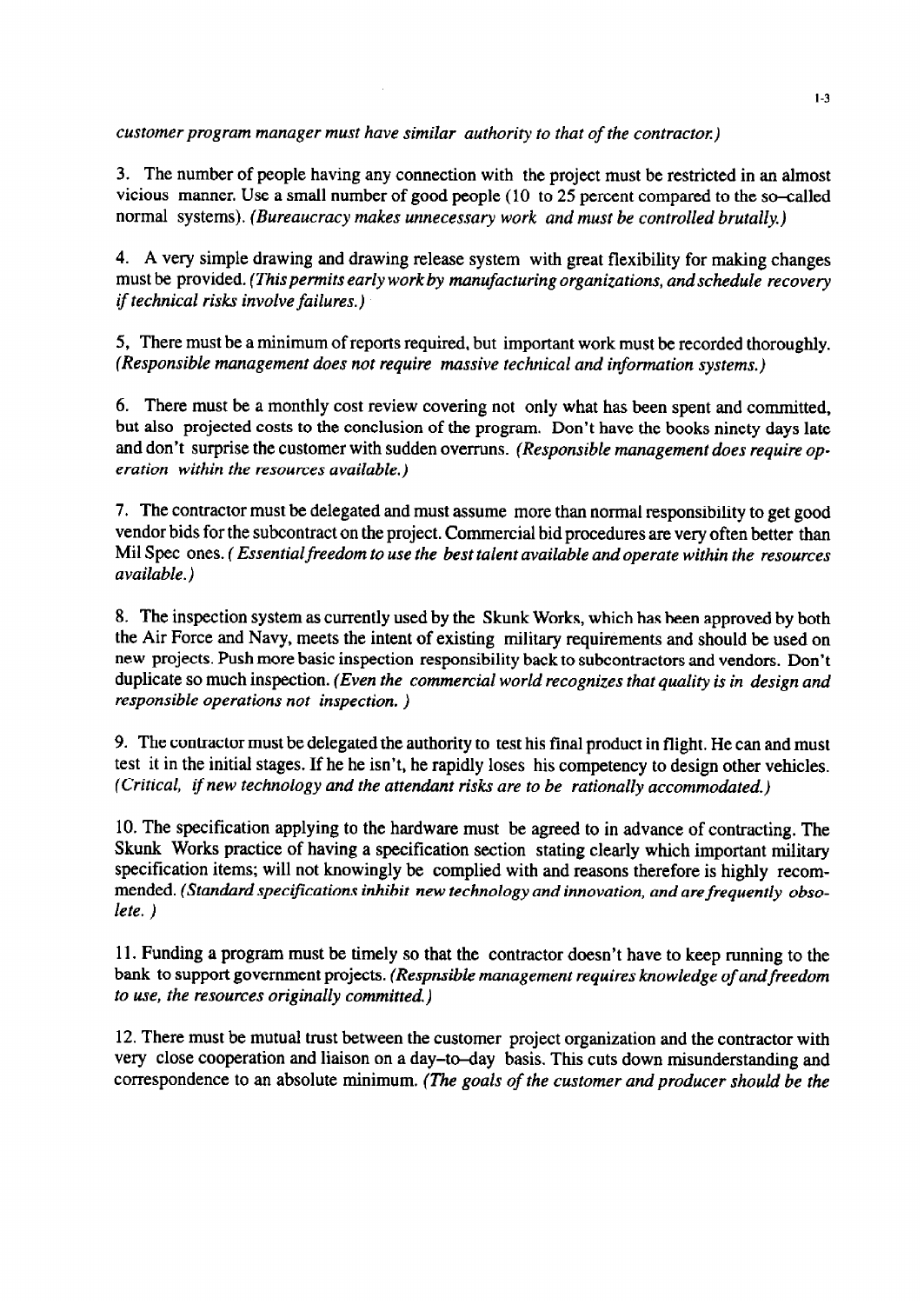same  $-$  get the job done well.)

13. Access by outsiders to the project and its personnel must be strictly controlled by appropriate security measures. (This is a program manager's responsibility even if no program security demands are made - a cost avoidance measure.)

14. Because only a few people will be used in engineering and most other areas, ways must be provided to reward good performance by pay not based on the number of personnel supervised. (Responsible management and technical/operational personnel must be rewarded. Responsible management does not permit the growth of bureaucracies.)

Since its inception in 1943, the Skunk Works has completed a significant number of projects that have resulted in development and/or production hardware. These programs vary significantly in terms of type of product, technologies, customer, contracts, specifications, support requirements, and other parameters. However, there are some general characteristics that emerge:

- $\bullet$  Need to rapidly field a new capability  $\cdot$
- $\bullet$  Requirement for new technology breakthroughs  $\cdot$
- $\bullet$  Willingness to accept risk contractor and customer .
- $\bullet$  Use of prototyping to reduce development risk  $\cdot$
- $\bullet$  Low rate and low quantity production .
- Specialized management methods required and accepted.
- $\bullet$  Need and/or desire to maintain tight security

The Have Blue stealth technology demonstrator and  $F-117$  stealth fighter are two recent highly successful Skunk Works programs that have these general characteristics.

More than ever, the current environment demands that each acquisition dollar be spent wisely and efficiently. The Skunk Works management approach offers a proven, quick, efficient way to: develop new technology through prototyping; execute engineering and manufacturing development (EMD) programs; procure limited production systems at low rates; and upgrade current systems with new technology.

## Program Management

A Skunk Works program is organized around a program manager who is given total control of all program aspects including engineering, test, manufacturing, quality assurance, security,.plans and schedules, budget control, etc. Thus, the program manager has the ability to control his costs and meet rational program milestones and objectives.

Other functional organizations within the Skunk Works ( Lockheed Advanced Development Company) such as human resources, information services, facilities, environmental health and safety, and legal provide "on demand" support to the program managers. Furthermore, staff support in any specialty area of the corporation is available to the program manager if needed. As a program grows and transitions into development and production, additional functions are added such as product support, training, and assistant program managers for specific program end items as needed,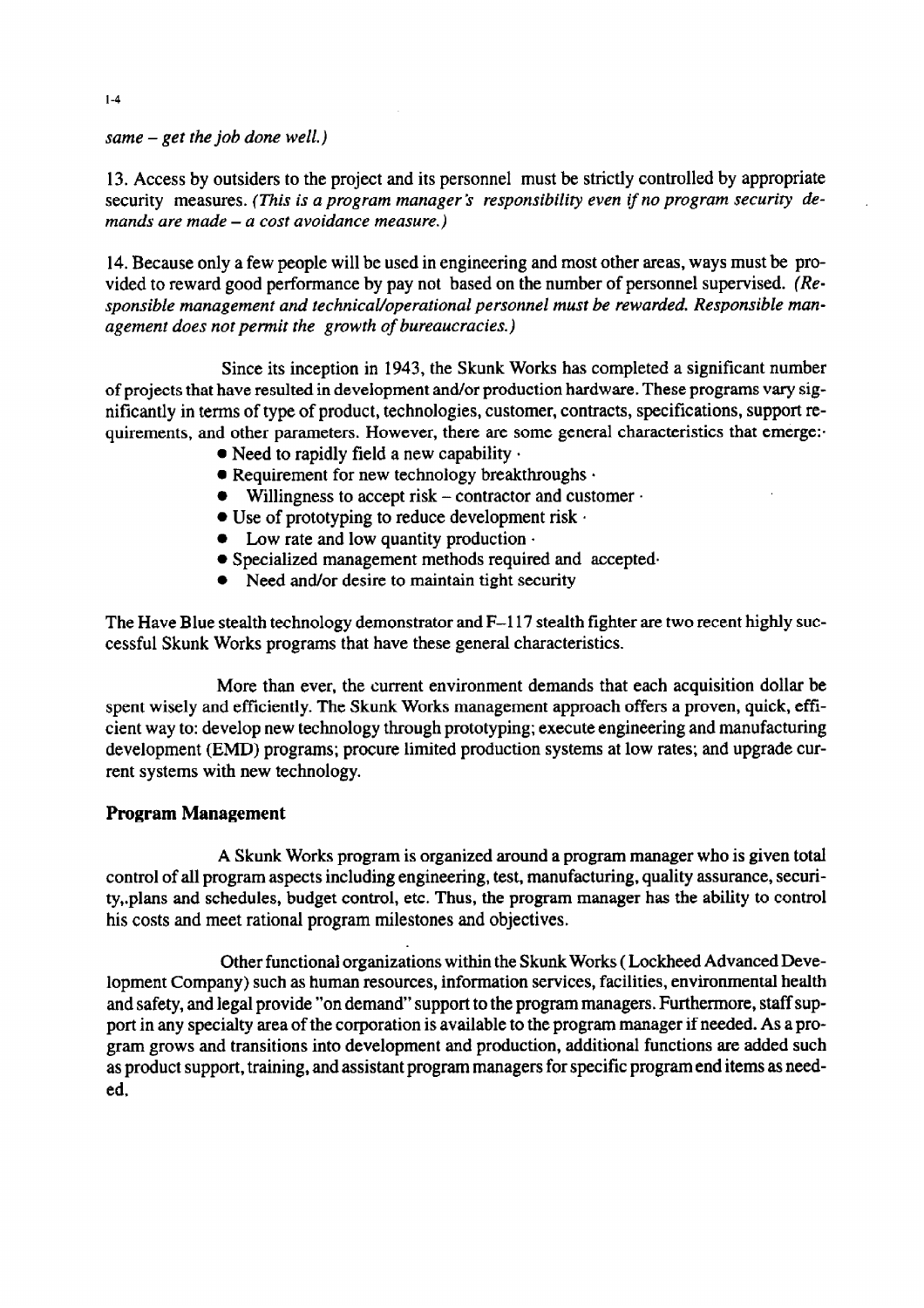Skunk Works program offices are small. For example, at the height of F- 117 development and production, the Skunk Works management team was 20 to 30 people total, and the Air Force's System Program Office (SPO) was similar in size. The objective is to establish a "one-onone" relationship between the Skunk Works and customer procurement teams, with clear lines of responsibility and full authority for all managers, both contractor and customer,

The Skunk Works approach also demands the use of a small number of high quality individuals staffing each function. Individuals are given broad responsibility and have a substantial workload. Our experience has shown that under these circumstances individual achievement is most often much higher than management's expectations. The F-l 17 is a program that achieved excellent results while using a relatively small number of people. The maximum number of direct Skunk Works employees during each phase follows :

| Have Blue Demonstrator  340  |  |
|------------------------------|--|
| Full-Scale Development  2500 |  |
|                              |  |
| Sustaining Support  1200     |  |

The benefits of keeping both management and total personnel at a minimum are: greater individual responsibility and satisfaction; better communications; high productivity; and reduced costs .

The key to success is a cohesive team working closely together to achieve well-defined objectives. Tasks, responsibilities and progress are measured and tracked in a series of integrated plans and schedules developed by the contractor and customer to meet the program/system requirements.

Individual managers have access to all plans and schedules and understand how their part contributes to the total program. Progress is measured in formal weekly program reviews with the total program directorate. Other smaller or individual meetings are used to iron out differences of opinion or improve operating procedures.

When expanding technical capability, failures are inevitable and changes must be incorporated. In specific situations, special task teams are formed to develop solutions to critical problems. Progress is reviewed frequently by management, and decisions are made on a weekly or even daily basis for critical problem areas. In summary, individual commitment and performance is at its peak when the team believes in the objectives, recognizes his or her individual responsibility, and shares in the progress towards meeting those objectives.

## Contractor- Customer Relationship

Successful implementation of a Skunk Works management approach requires that the program customer be strongly committed to operating in a similar manner. This should not he a unique management approach: it is a rational way to develop new products containing advanced technology components. The starting point is a small, high quality, highly responsive customer pro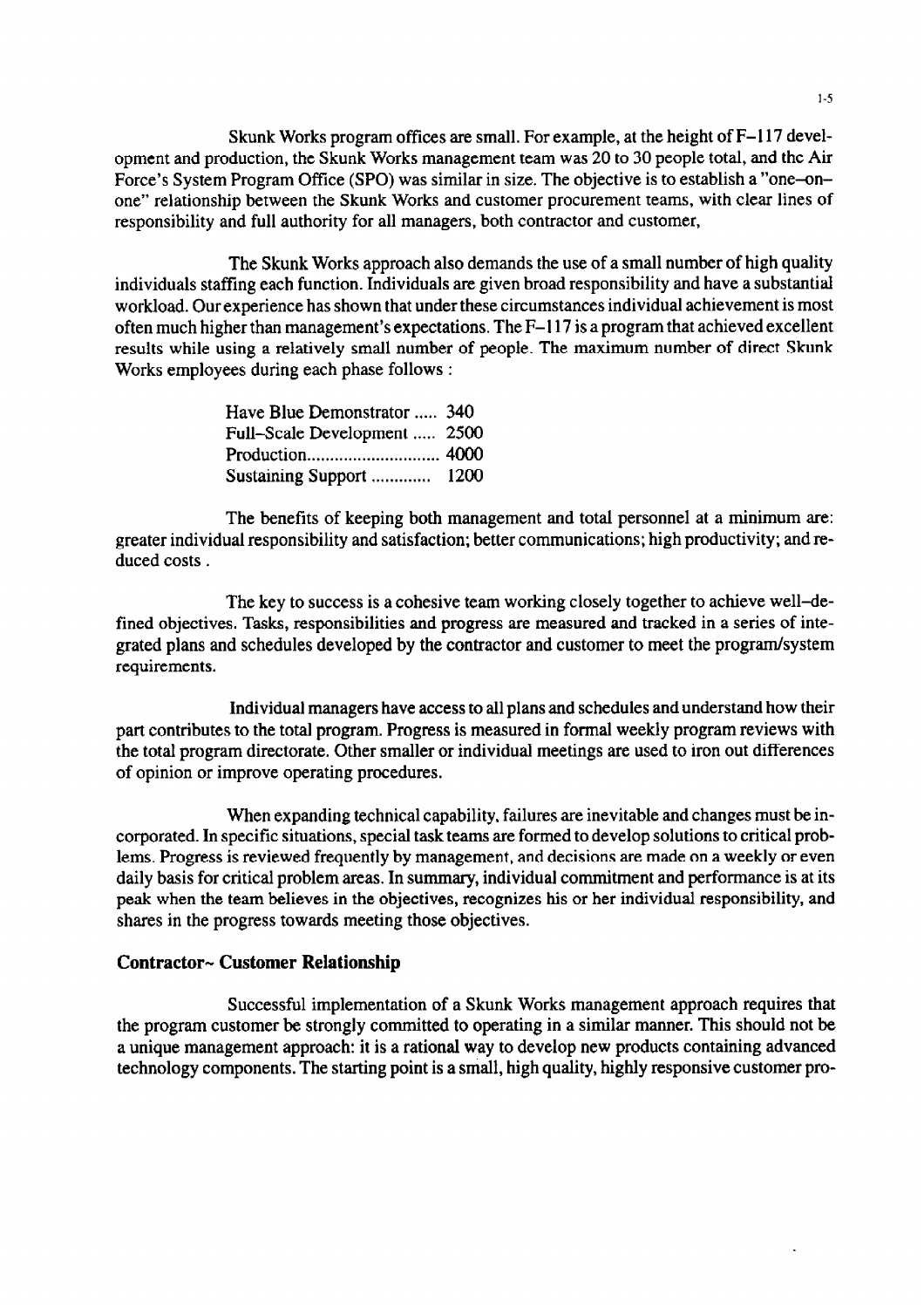gram office, and a small supporting organization only as needed. The customer program manager must be given singular authority and broad responsibilities. The program manager should report directly to a senior decision-capable management level free of external "staff" direction.

During the F-l 17 development, a small Air Force System Program Office (SPO) at WPAFB was augmented by small supporting organizations at Hq. USAF, Hq. TAG, Air Force Flight Test Center - Edward's AFB, Sacramento ALC, and Nellis AFB. This SPO director reported directly to the Commander, Aeronautical Systems Division, who was a Lieutenant General .

Successful development, production and fleet operations were achieved by building mutual trust over time among the contractor, Air Force, and supporting subcontractors. The Air Force and Lockheed program team maintained daily, open communications on program issues which resulted in teamwork, rapid joint problem solving, and mutual trust, rather than adversarial relationships.

Frequent technical and program reviews were conducted, but only important work and decisions were documented. Formal contractor-customer pro- gram reviews were held regularly and keyed to the pace of the program (from every six weeks to every quarter). Small program offices and close, regular communications minimized the need for formal reports, documentation, and more frequent program reviews.

## LESSONS LEARNED

Before addressing the Lessons Learned in managing Life Cycle Cost (LCC), the elements of LCC need to be put into perspective. For a manned fighter, the O&S cost is the major element of the 10 year LCC, constituting about 55% of the LCC with acquisition about 40% and RDT&E the remaining 5%. For bomber and transport aircraft, the 10 year O&S cost is more like 65% (due to much more peacetime flying than a fighter), and 30% and 5% for acquisition and RDT&E respectively. The manpower cost to support flying operations is the major cost item in the O&S, constituting over 50 percent. Fuel costs, on the other hand consitute only 12 to 20 percent. For a fighter aircraft the breakdown of the acquisition cost is approximately 50% for airframe, 25% for avionics, 20% for propulsion and 5% for the remainder (crew station, armamaent, etc).

## Program Planning

## **Implement Kelly's 14 Rules**

The 14 Rules work ... so use them! The only hitch is that the customer has to agree to use them or they will not work.

#### **Shoot the Cost Estimators**

When the program is starting up and cost estimates are being developed, every effort should be made to develop a "bottoms up" cost estimate without using historical data. If you are trying to "break with tradition" and reduce costs, you should not have your cost targets set by esimators using historical cost data bases.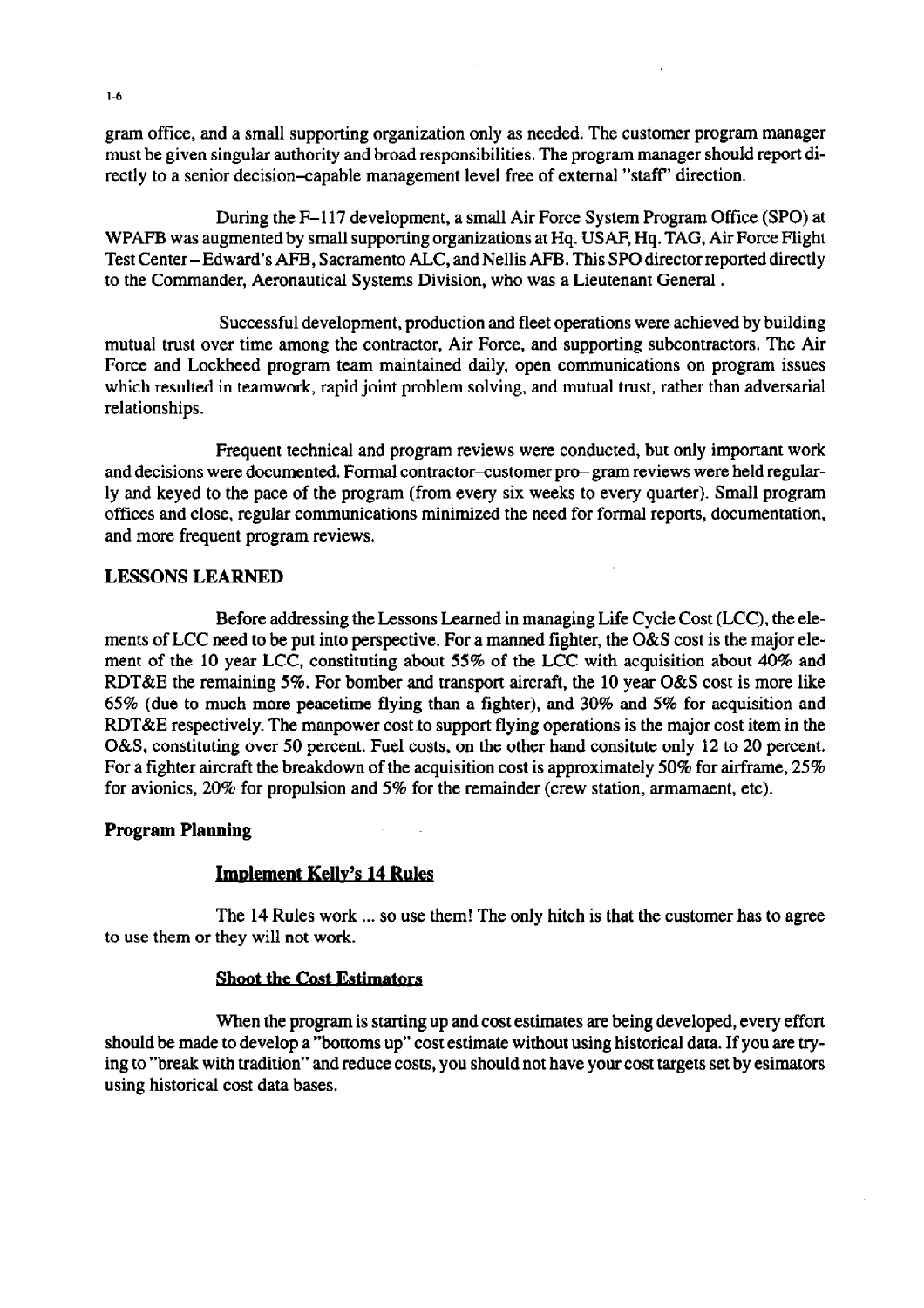## COST is King

The program priorities need to be established at the very beginning and COST better be  $\#1$ . When "push comes to shove" and things need to be compromised, the program priorities establish how things are going to be traded off. Putting COST #l means that everything else (performance, signature, etc) will be traded before COST is touched. This priority list has to be ruthlessly enforced, otherwise the performance and signature gremlins will sneak their favorite technologies onto the system and the cost will explode.

Quite often the company culture is that performance or signature is King. In this case there will need to be a cultural change since cost, performance and signatuare are in conflict. Often in the past, the metric was "cost effectiveness" which always meant more performance at the expense of cost (cases of reducing cost at the expense of performance are extremely rare). The cultural change will not be easy for most people and some will never change. Once people agree that COST is King there will have to be an almost daily reinforcement.

LMSW is working on two contracts where the customer established COST as King and is holding to it. The first is the DARPA contract for the low signature, high altitude, long endurance reconnaissance aircraft Tier 3- Darkstar. DARPA is asking for the best altitude, endurance and signature for a unit cost of \$lOM for units 11 through 20. The \$lOM unit cost drove the empty weight, interior volume, low signature treatment design such that altitude, endurance and signature was a fall out. The second contract is with the US Air Force for JASSM (Joint Air-to-Surface Standoff Missile). The contract is asking for a unit cost of less than \$5OOK (\$1995) for 2500 units. It should be noted that JASSM replaced the cancelled TSSAM (Tri- Service Standoff Missile, AGM-137), TSSAM also had a unit cost of \$5OOK (\$1985) and was cancelled in early 1995 when the unit cost increased to \$2.3M.

#### **Get the Best People**

It is a fact that in any given organization there is small percent of the people that do the majority of the work. If you get the wrong people on the program you are in trouble meeting cost and schedule. For example, it is not uncommon to find a small group of designers that can turn out three times the number of drawings as the average designer.

## **Design to Empty Weight**

Acquisition cost, to first order, is driven by empty weight as shown in Figure 2. This means that as soon as the cost target is established, it should be translated into an empty weight and weight budget. From then on the weight budget is tracked daily and any deviation from the budget is the cause for intense scrutiny.

## Tailoring the Specs

Tailoring the specs means negotiating the mission requirements, acquisition requirements and manufacturing specs to give the designer, program manager and manufacturing manager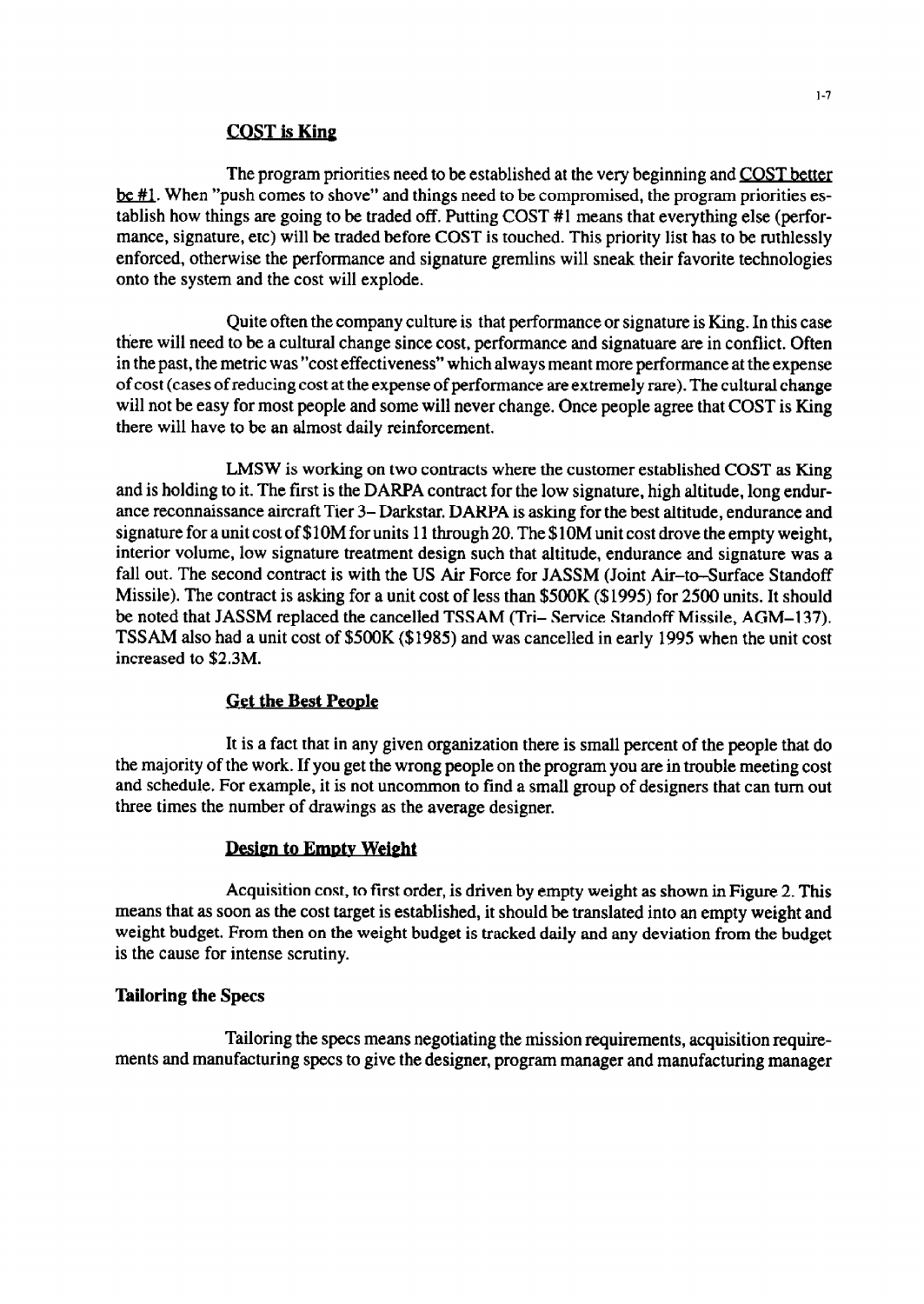

Figure 2 Cost trends for manned and unmanned systems

as much freedom as possible.

The Lockheed Skunk Works' practice is to tailor specifications to meet the unique requirements of a contract, The emphasis is on use of functional specifications defining "what" is to be achieved, and not "how" it is to be accomplished. Size and detail are minimized. Only critical performance parameters are specified as requirements. Peripheral standards and specifications are defined only as guidelines, to the greatest extent possible.

The model spec size in number of pages for Skunk Works aircraft is as follows:

| Aircraft  |      | Year of Spec Spec Size (Pages) |
|-----------|------|--------------------------------|
| $11 - 2$  | 1954 | 35                             |
| $SR-71$   | 1962 | 54                             |
| Have Blue | 1975 | 25                             |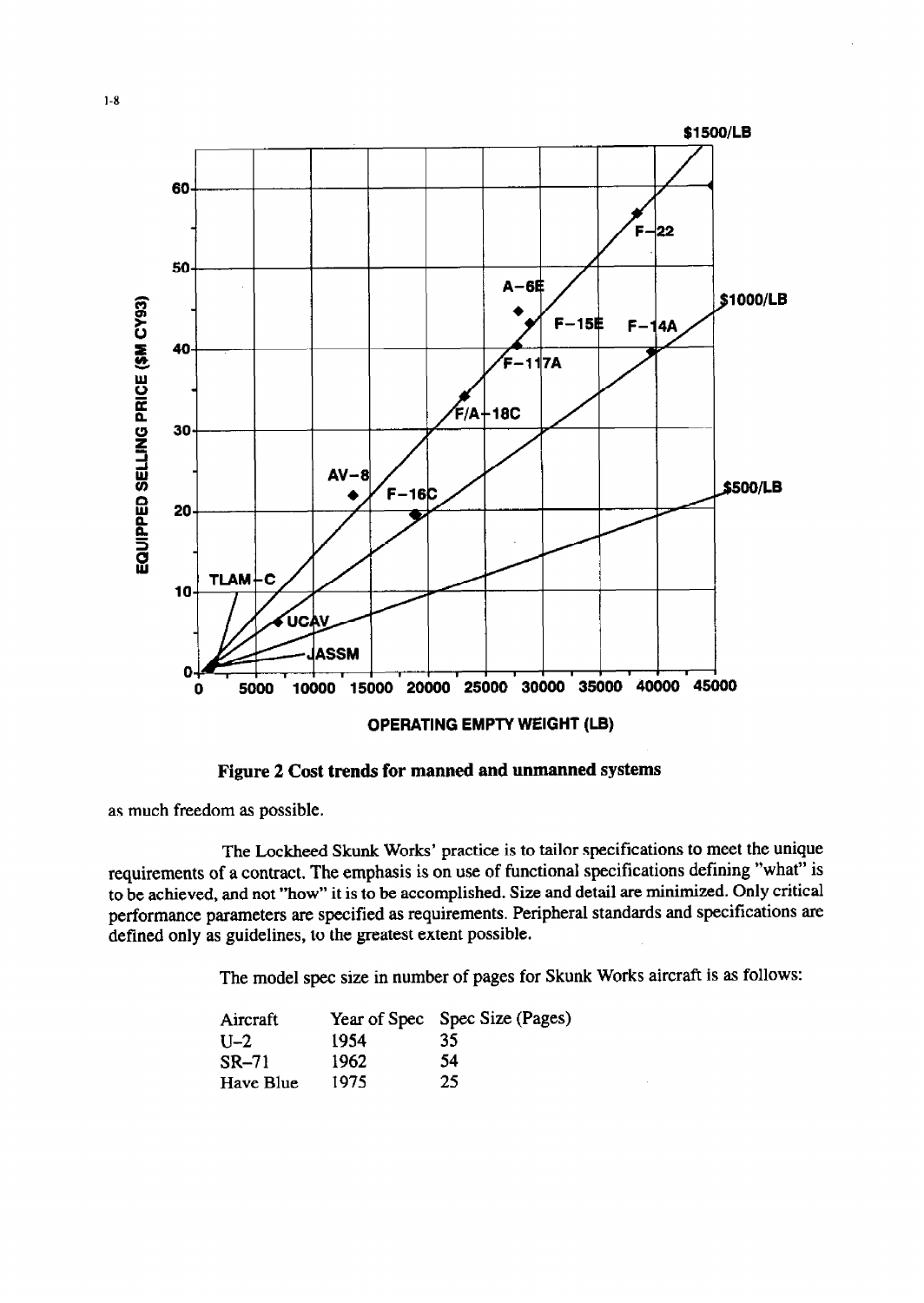| $F-117$   | 1977 | 62 |
|-----------|------|----|
| $TR-1$    | 1979 | 91 |
| Tier $3-$ | 1994 |    |
| JASSM     | 1996 | 20 |

The original U-2, SR-71, Have Blue, F-117 and TR-1 model specs were all relatively small and highly tailored as compared to normal procurement programs. However, even within the Skunk Works, there has been a trend away from simple, brief specifications, particularly once a program transitions from specialized management to conventional management procedures. This is believed to be a bureaucratic phenomena and is not, and should not, be inevitable. The Tier 3 is a recent example of a Government trend to return to simple and brief specifications. The one page spec from DARPA on the Tier 3- simply specified best altitude, endurance and signature for a \$10M (\$94) unit cost for units 11 through 20. JASSM's 20 pages could have been condensed to something less than 5.

The F-l 17 program is a good example of the Skunk Works tailoring of specifications. The Air Force and Skunk Works focused on the key F-l 17 weapon system characteristics, and agreed to specifications and warrantees of three critical performance parameters - the radar cross section for all critical frequencies and aspect angles, the weapon delivery accuracy for guided and unguided weapons, and the aircraft mission radius. The F-l 17 met these specified requirements. The other, less critical performance parameters were defined only as "goals," rather than hard specified numbers.

The mission requirements should be absolutely what is needed and nothing more. Don't make the 3-Sigma, all possible eventualities a requirement without doing the trade study to understand both the cost and benefit. The mission requirements should be balanced so that one requirement doesn't drive the design. And, most important, they should be negotiable and changeable once the "cost" of each requirement becomes known.

The acquisition requirements should be streamlined and require minimum reviews, documentation and approval levels. The funding should be multi-year and cost-type. The contract should never be fixed price (every fixed price development contract awarded in the US during the early 80s has either been terminated or the contractor has lost money). The Skunk Works approach is a good example of tailored acquisition.

Tailoring the manufacturing specs means letting the manufacturing group specify the material and process specs, be a party to establishing tolerances and be able to adopt best commercial practices.

## Manufacturing Friendly Design

Manufacturing friendly means that manufacturing personnel are influencing the design daily from the very beginning. The design adheres to the following time-proven guidelines for reducing manufacturing (fab and assembly) hours:

- KISS (Keep It Small and Simple)
- Minimum part count
- Minimum touch labor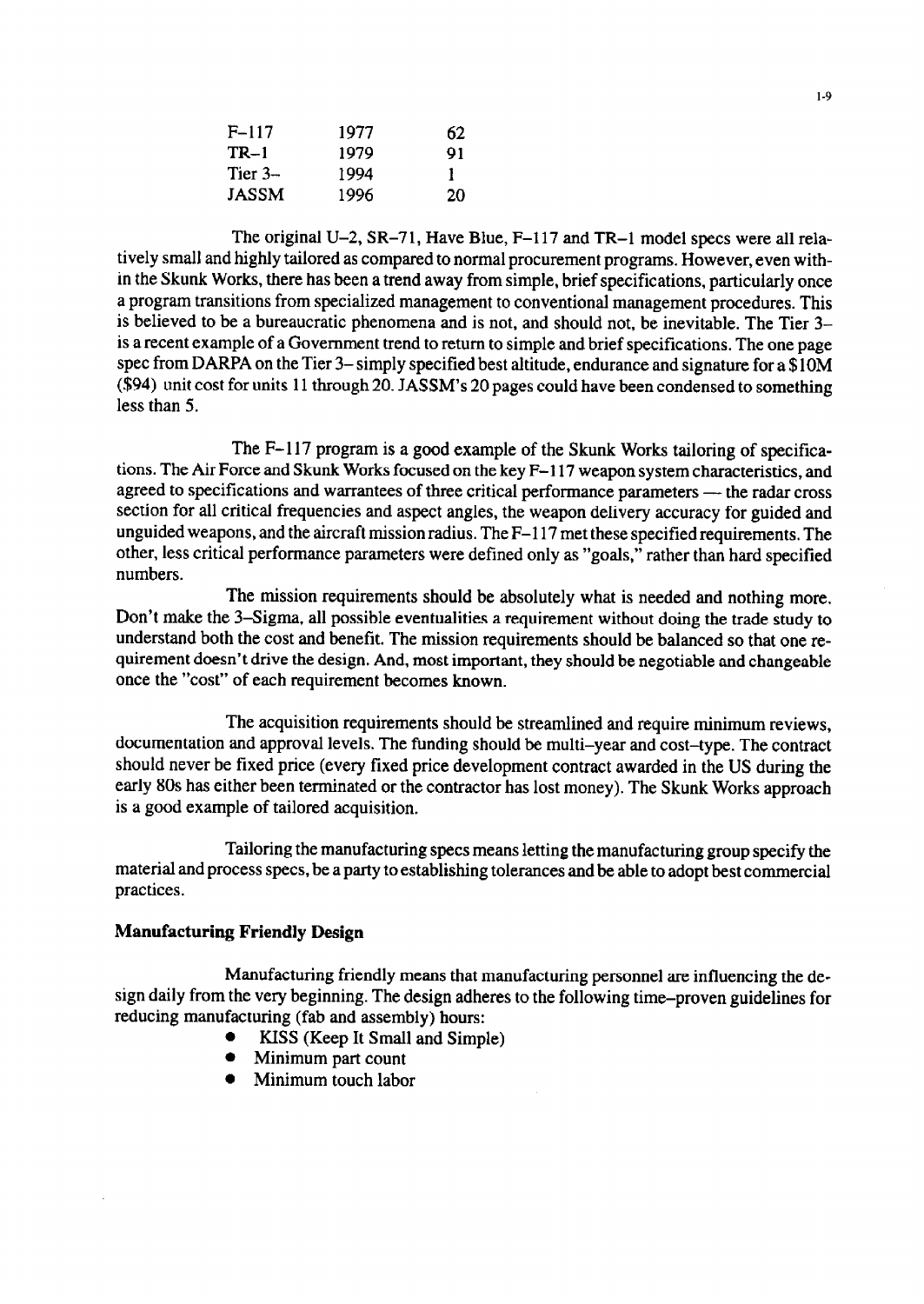- Minimum holes drilled (major source of rejected parts)
- RHS/LHS part interchangeability
- Self locating features on all parts
- Maximize room temperature processes

Keep It Simple is very important. Any complicated feature or new technology must "buy" its way onto the design. Both industry and government have been guilty in the past of inserting technology into a system solely for the sake of technology (making it more modem or state-of-theart). This practice invariably drives the cost and risk up.

A good example of this is the use of composites. It is very difficult to beat the cost associated with a metal product because of our experience with metal and the associated learning curve. But yet, composites are very often used where there is not a compelling reason (such as reduced weight or increased stiffness). Most of industry would associate a learning curve of about 80 percent for aluminum fab and assembly and 88 percent for composite. This 8 percent difference in learning curve has a powerful leverage over a production run. For example, the cost of the 1000th unit in metal would be  $0.11$  of the cost of the first unit. For a composite structure with an 88 percent learning curve the cost of the 1000th unit would be 0.28 of the first unit.

# Off-The-Shelf Equipment

Using off-the-shelf (OTS, either Mil-Spec or commercial) equipment is very important as it reduces the risk of concurrent development. The form/fit penalty of using OTS equipment needs to be carefully traded with the cost and risk of developing a new item which presumably gives better performance. The rule should be that a new piece of equipment, just like a new technology, must "buy" its way onto the design, This means that the performance gain is substantial or the requirement cannot be met without it. The equipment items that drive schedule and cost are: engines, landing gear, flight control computers and actuators. Avoiding concurrent development is a good rule to follow.

# Design For Operation and Support

The operation and support (O&S) cost needs to be reduced by paying careful attention to the maintainance, support and training of the weapon system. Since peacetime training accounts for most of the Life Cycle Cost, the training strategy should receive extensive attention. As much training as possible should be conducted through synthetic environment or simulation and not by actually operating the weapon system. If this can be done, then the aircraft would be maintained in flyable storage resulting in significant savings in peacetime O&S.

Every effort should be made to reduce the manpower required for maintaining and supporting the weapon system. Design for maintainability means having adequate access panels and installing the equipment chest high and one deep. Unique tools need to be minimised. Consideration should be given to future modifications (engine, avionics, weapons, etc) and design accordingly with easy access, extra volume and growth power capability.